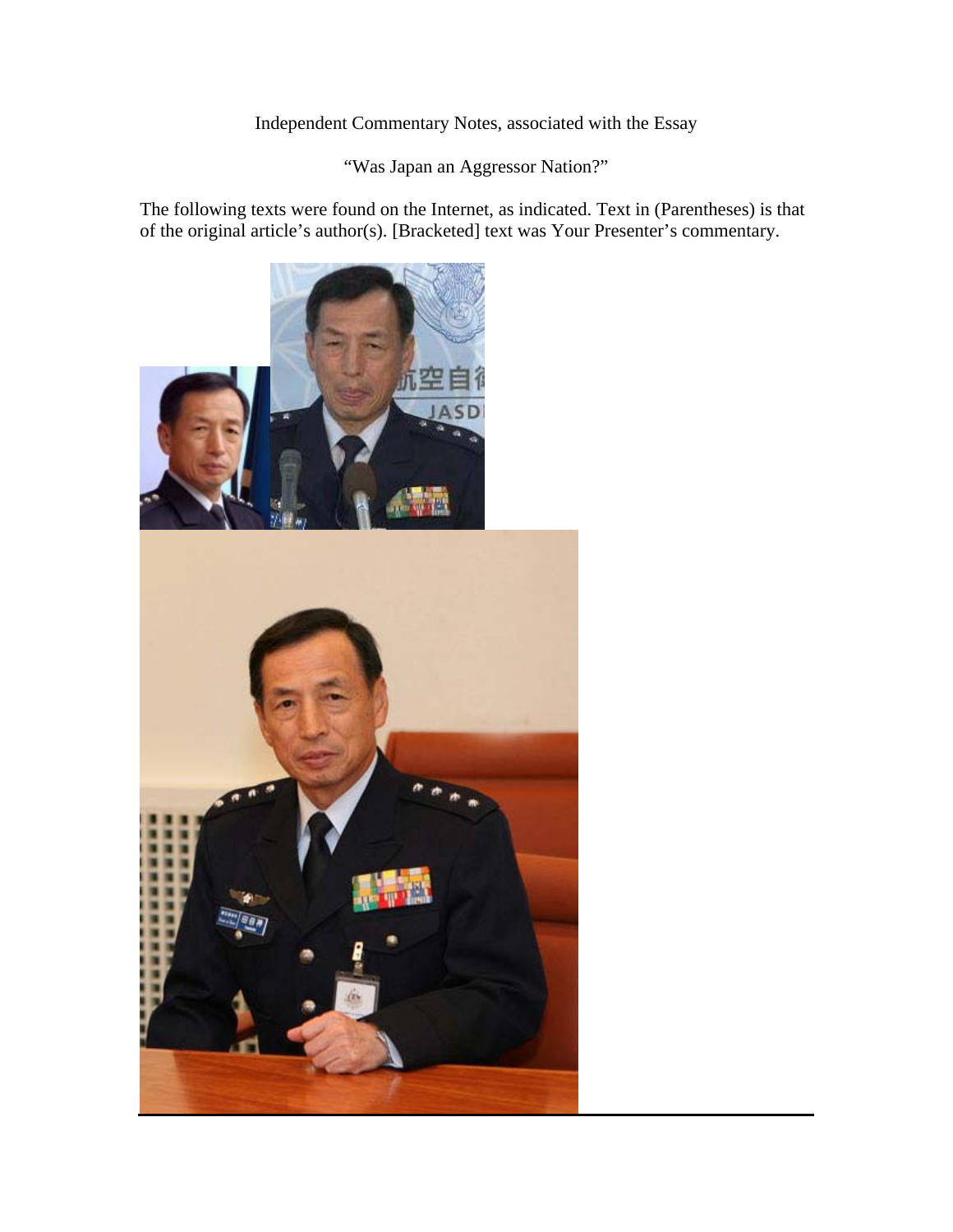Toshio Tamogami draws a full pension, gives lectures, appears on TV talk shows and is treated with respect. Not bad for a general who two months ago was fired for writing an essay justifying Japan's entry into World War II. The case of the ousted air force chief reveals how the idea that Japan's war was justified still lives on in the minds of many Japanese, including powerful ones. When Japan went to war, the nation was told it was for self-defense, to free Asia from Western colonial powers, and to deter the United States from attacking Japan.

(Is this guy full of it when he claims Japan was not an aggressor? Absolutely. Is there some truth in the claim the United States goaded the Japanese government? Absolutely. It'll never be known how much was known and how much was deliberate but there are some interesting facts concerning the event. [From an unknown source.]

[-=-=-=-=-=-=-=-=-=-=-=-=-=-=]

FROM: the Asian Pacific Journal, http://www.apa.co.jp/book\_report/images/2008jyusyou\_saiyuusyu\_english.pdf

## **"Tamogami's World: Japan's Top Soldier Reignites Conflict Over the Past"**

## **By Herbert Bix**

*Herbert Bix, author of* Hirohito and the Making of Modern Japan*, which won the Pulitzer Prize, teaches at Binghamton University, New York, and writes on issues of war and empire. He is a Japan Focus associate. He wrote this article for* Japan Focus*. Posted on November 9, 2008.*

On October 31, 2008, General Tamogami Toshio, Japan's Air Self-Defense Force [JASDF] Chief of Staff was abruptly dismissed from his post in the Defense Ministry, but allowed to retire with his full pension rather than be summarily fired. At a press conference several months earlier, Tamogami, who had also been the superintendent of the SDF Joint Staff College, publicly expressed contempt for a ruling by the Nagoya High Court that the Japanese military mission in Iraq was unconstitutional. [1] On this occasion, the outspoken General, widely known among his peers for provocatively hawkish views, crossed several more lines.

He entered and won the top prize of 3 million yen (\$30,000) in an essay contest sponsored by a large scandal-marred construction and real estate conglomerate, the APA Group, which required contestants to write on "The True Outlook for Modern and Contemporary History." APA's President is Motoya Toshio, the author of historical works and a key figure in political organizations supporting the Komatsu Air Base in Ishikawa Prefecture (fronting the Sea of Japan). He has strong ties to former Prime Minister Abe Shinzo and other rightist politicians, including Tamogami. [2] As far as is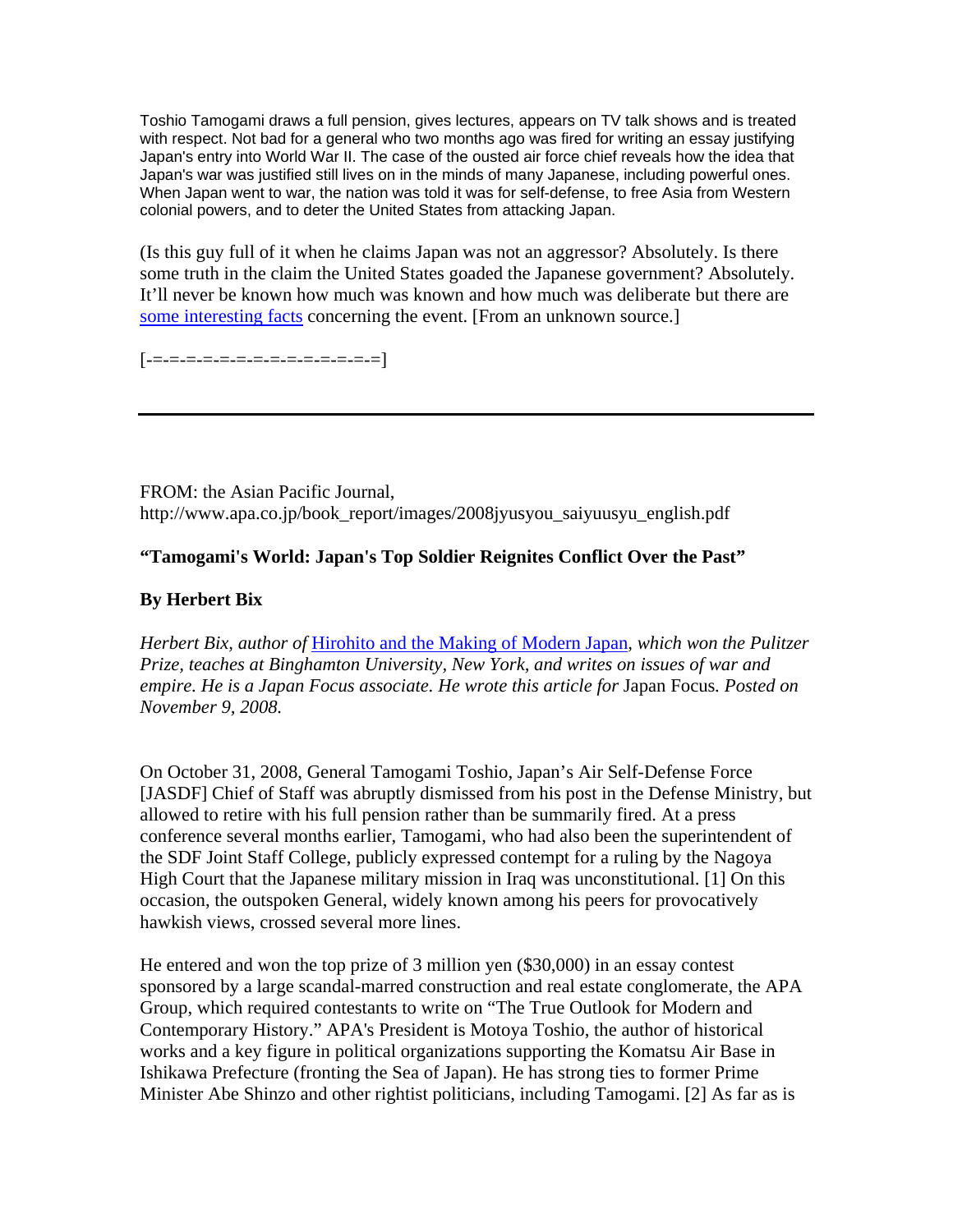known, superiors in the Defense Ministry's chain of command did not carefully scrutinize Tamogami's essay or any of the 94 essays submitted by ASDF soldiers. A notorious Nanjing atrocity denier, Professor Watanabe Shoichi, headed the panel of judges that awarded the prize. And the essays were apparently "solicited for the purpose of 'steering Japan toward a correct understanding of history as an independent nation.'" [3]

The views the General expressed did more than simply contravene the official positions of his civilian supervisors. By arguing that Japanese colonial rule was humane and legal, and that Japan was not an aggressor in World War II, Tamogami contradicted the constitution and the official government stance of apology to the nation's that Japan had invaded before and during World War II. At the same time, he placed himself at odds with the political sense of most educated Japanese people.

The governments of China and South Korea immediately condemned Tamogami's views, as did Japan's leading parliamentary opposition parties, who hoped to use the affair to topple the country's new LDP Prime Minister, Aso Taro. Aso's own controversial nationalist ideas on history and the constitution are similar to Tamogami's, but as prime minister he fired the general and refrained from discussing his ideas. An unrepentant Tamogami, however, held his ground and reiterated that the Japanese "people had been misled by erroneous education" into thinking that their country once had a dark past. [3]

In his desire to free the Japanese military from constitutional restraints, Tamogami might have encouraged many senior and junior active-duty ASDF officers to join him in entering essays (of unknown content) in the same competition: the number varies from over 50 to as many as 95. [4] The impression conveyed is that these ASDF officers are heir to the "young officers" of an earlier era who exploited ideas of a "Showa restoration"[\*] in an effort to accelerate Japanese rearmament and expansion in the 1930s. The difference is that the uniformed officers of today are supposed to be under "civilian (bureaucratic and parliamentary) control," not in spiritual rebellion against the nation's peace constitution. It is notable, however, that the civilian bureaucrats in the Defense Ministry, six of whom have also had their knuckles lightly rapped, initially hesitated to discipline Tamogami and his followers.

#### $[{\scriptstyle \pm{\scriptstyle -} \pm{\scriptstyle -} \pm{\scriptstyle -} \pm{\scriptstyle -} \pm{\scriptstyle -} \pm{\scriptstyle -} \pm{\scriptstyle -} \pm{\scriptstyle -} \pm{\scriptstyle -} \pm{\scriptstyle -} \pm{\scriptstyle -} \pm{\scriptstyle -} \pm{\scriptstyle -} \pm{\scriptstyle -} \pm{\scriptstyle -} \pm{\scriptstyle -} \pm{\scriptstyle -} \pm{\scriptstyle -} \pm{\scriptstyle -} \pm{\scriptstyle -} \pm{\scriptstyle -} \pm{\scriptstyle -} \pm{\scriptstyle -} \pm{\scriptstyle -} \pm{\scriptstyle -} \pm{\scriptstyle -} \pm{\scriptstyle -} \pm{\scriptstyle -} \pm{\scriptstyle -} \pm{\scriptstyle -} \pm{\scriptstyle -$

[Here, an explanatory note regarding the Japanese "Showa," which is not the same as the Jewish, which suggests the supposed Holocaust.]

\* "The Causes Of The Showa Restoration In Japan"

(http://www.cyberessays.com/History/35.htm, visited May, 2010)

 Sonno joi, "Restore the Emperor and expel the Barbarians," was the battle cry that ushered in the Showa Restoration in Japan during the 1930's. The Showa Restoration was a combination of Japanese nationalism, Japanese expansionism, and Japanese militarism all carried out in the name of the Showa Emperor, Hirohito. Unlike the Meiji Restoration, the Showa Restoration was not a resurrection of the Emperor's power, instead it was aimed at restoring Japan's prestige. During the 1920's, Japan appeared to be developing a democratic and peaceful government. It had a quasi-democratic governmental body, the Diet, and voting rights were extended to all male citizens. Yet, underneath this seemingly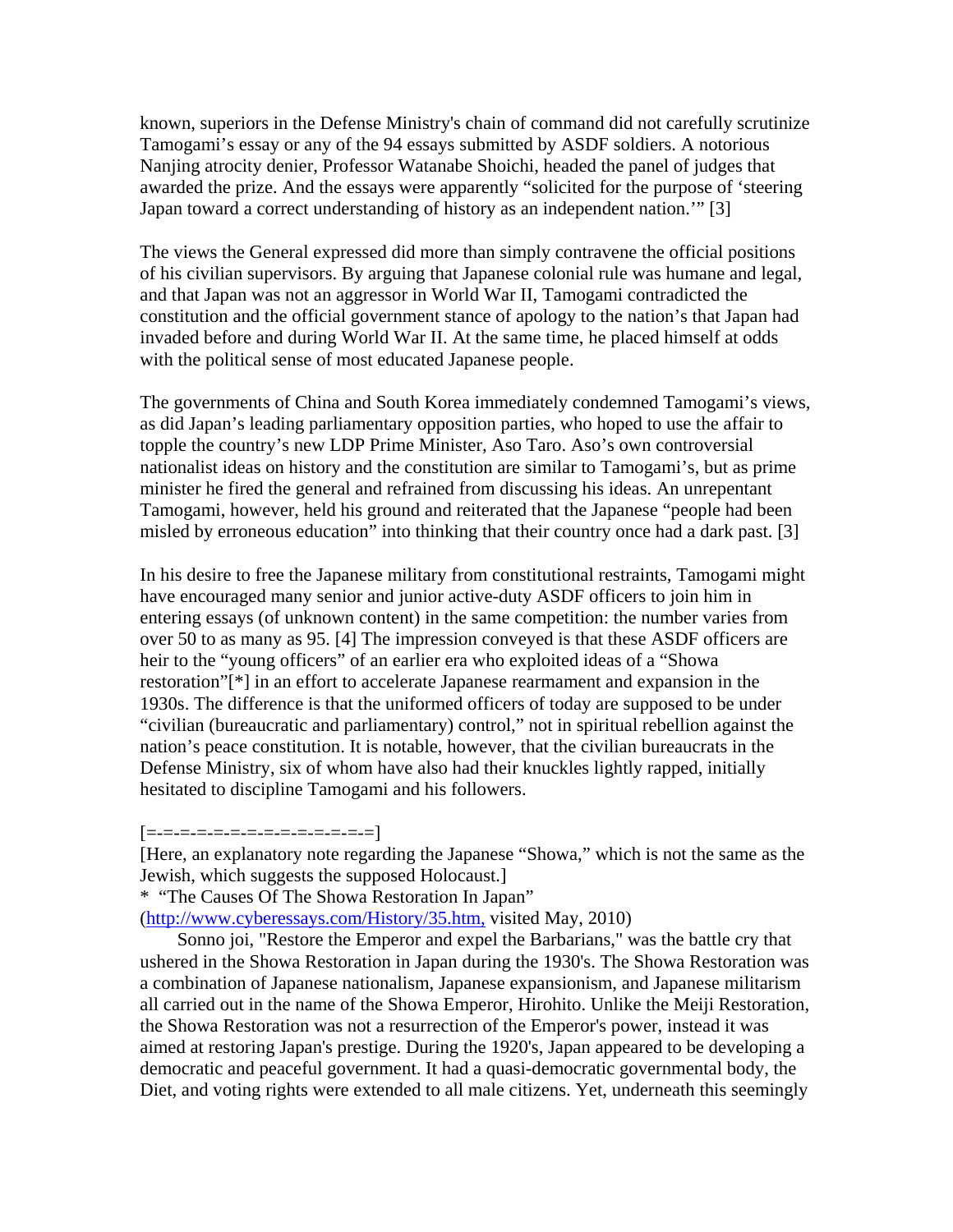placid surface, lurked momentous problems that lead to the Showa Restoration. The transition that Japan made from its parliamentary government of the 1920's to the Showa Restoration and military dictatorship of the late 1930s was not a sudden transformation. Liberal forces were not toppled by a coup overnight. Instead, it was gradual, feed by a complex combination of internal and external factors.

 The history that links the constitutional settlement of 1889 to the Showa Restoration in the 1930s is not an easy story to relate. The transformation in Japan's governmental structure involved; the historical period between 1868 and 1912 that preceded the Showa Restoration. This period of democratic reforms was an underlying cause of the militarist reaction that lead to the Showa Restoration. The transformation was also feed by several immediate causes; such as, the downturn in the global economy in 1929 and the invasion of Manchuria in 1931. It was the convergence of these external, internal, underlying and immediate causes that lead to the military dictatorship in the 1930's. . . .

[End of CyberEssay explanatory note for Showa. The Bix article continues. . .]

 $[-\pm,-\pm,\pm,\pm,\pm,\pm,\pm,\pm,\pm,\pm,\pm,\pm]$  .



**Tamogami places a wreath on a US war memorial on August 8, 2008**

Writing on the theme, "Was Japan an Aggressor Nation?", Tamogami argued the following:

\* Japanese colonial and semi-colonial rule, based on legal treaties, was "very moderate" in nature and beneficial to Koreans, Taiwanese, and Chinese alike. To defend these legally-recognized positions Japan waged justifiable wars.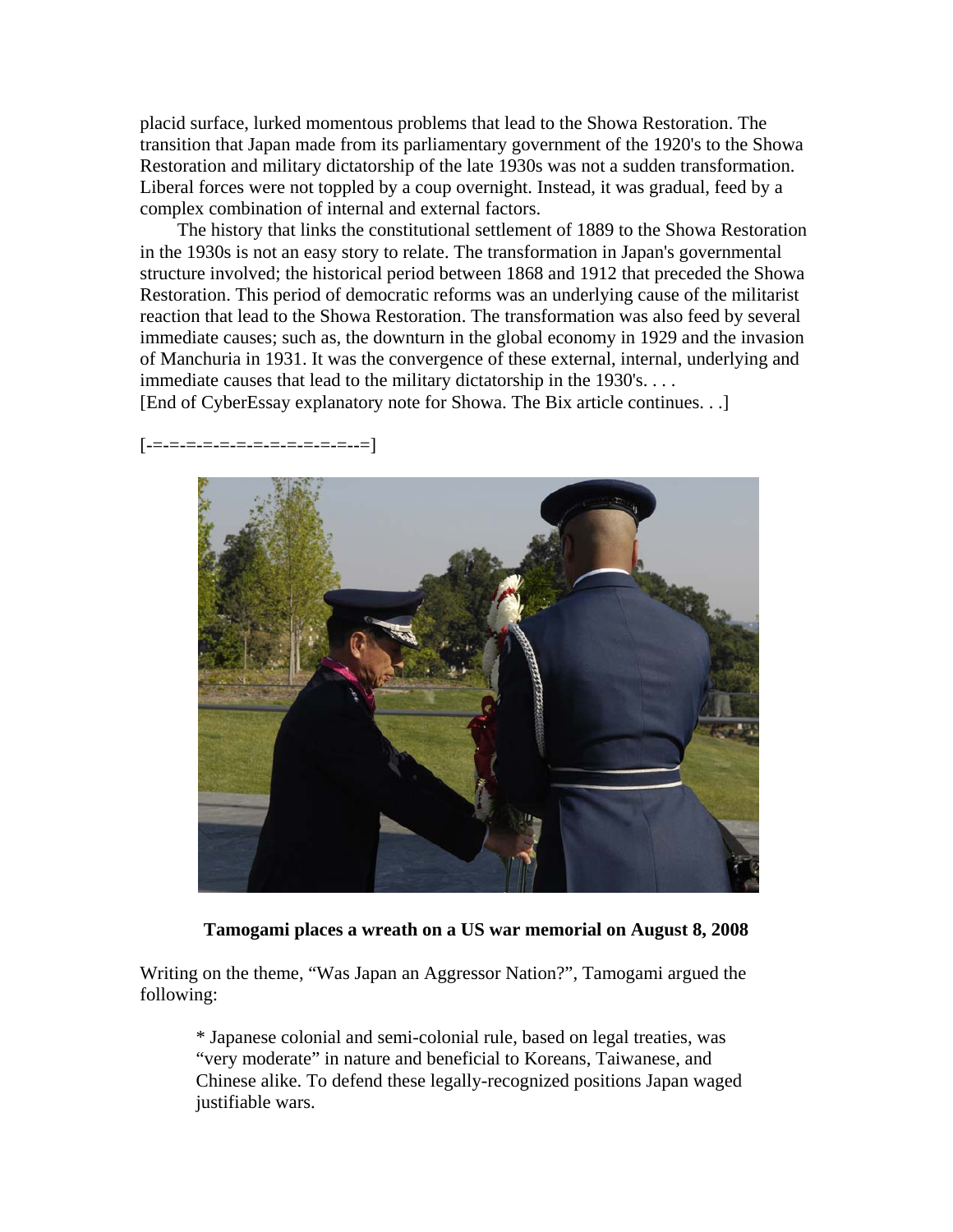

**Manchukuo: The (Japanese) military and the people cooperate for prosperity**

\* It was the Comintern, according to Soviet intelligence sources, and not the Kwantung Army that *might have* engineered the assassination of the Chinese warlord Zhang Zuolin in 1928, which set the stage for Japan to take over all of Manchuria.

\*Japan never waged an illegal war of aggression in China starting in 1931, or elsewhere in the European and American colonies in Southeast Asia and the Pacific a decade later.

\* Manchukuo, unlike the Western colonies where racism was the basis of rule, really was a bastion of racial tolerance; so too was imperial Japan.

\* The Comintern and the Chinese Communist Party played an evil role in the Japan-China War, manipulating Chiang Kai-shek to attack Japan.

\* President Franklin D. Roosevelt "very carefully" entrapped Japan into attacking Pearl Harbor after Comintern spies, such as Harry Dexter White in the Treasury Department, wrote the "Hull Note" that helped "manipulate President Roosevelt and draw [Japan] into a war with the United States."

\* "Had Japan "not fought the Greater East Asia War at that time," it could not "have experienced the world of racial equality that we have today."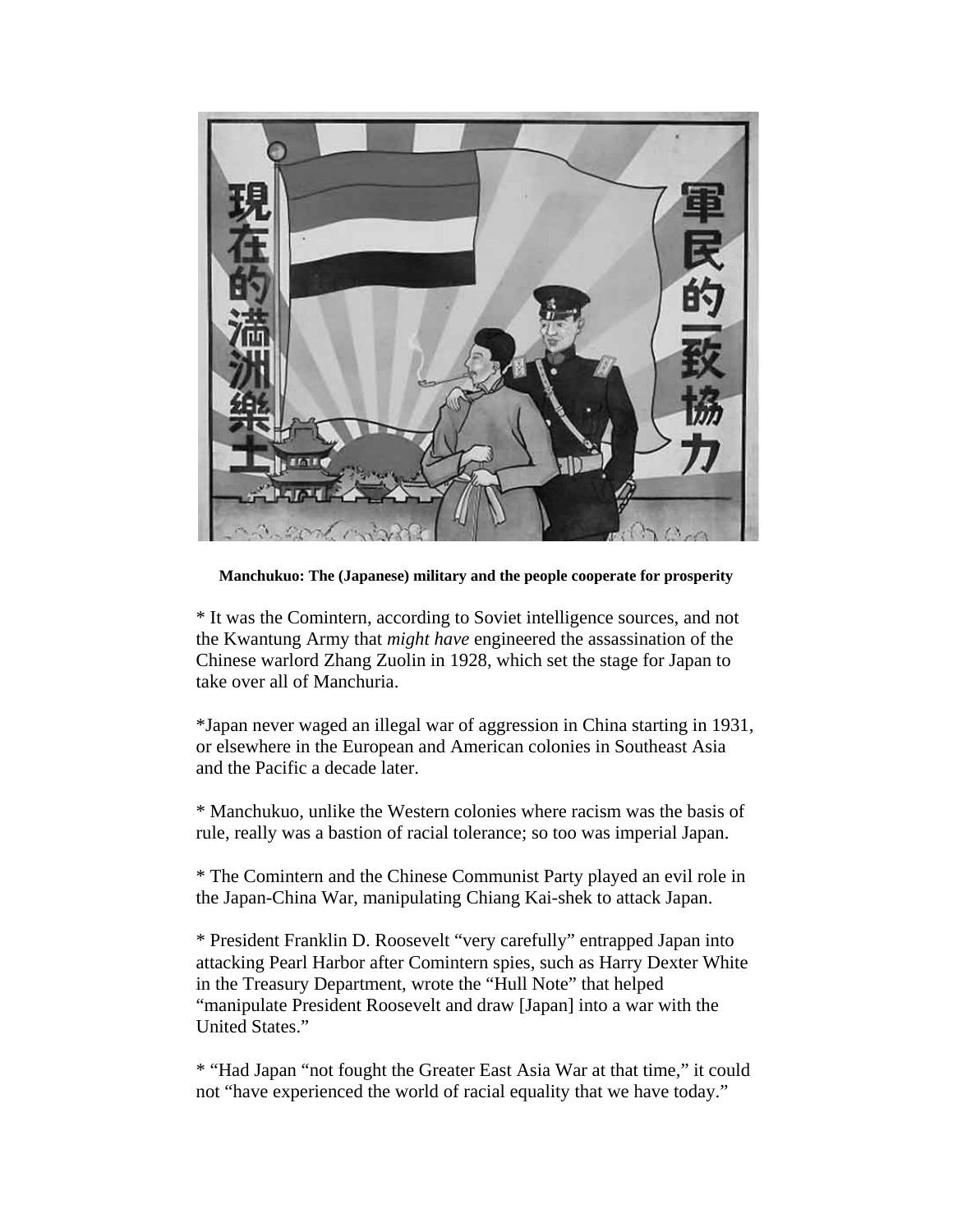Indeed, without the War of Greater East Asia, Japan might have become "a white nation's colony."

In sum, Tamogami concluded, "what this country has done is wonderful." Toward the end of his essay, citing many limitations on Japan's Self-Defense Forces, he stresses that it should be allowed to exercise the right of collective self-defense—the implication being that it could then assist allies under attack, something that would obviously necessitate constitutional revision.

Clearly, true and false are not issues for Tamogami; belief in a "normal" (war-waging) state and more voice for the professional officer class are. The General tampers with facts; he uses evidence selectively; he cherry-picks international law when it suits his purpose; and he omits any mention of figures on Asian or Japanese civilian and military deaths from the wars of the 1930s and early '40s. His aim is to forge a body of activist officers who will participate in political combat, promoting the "true" perspective on history, even if it is not factually *true* for the particular historical period he cares about.

But none of his assertions are in any way new. For more than half a century, high ranking civilian and military officials have repeatedly made statements that provoked domestic and international controversy--either for speaking with a forked tongue on issues of war responsibility, or for reiterating, often unconsciously, crudely nationalistic sentiments of the type that Tamogami expressed. Such incidents reflect badly on the intellectual quality of the officials involved. They touch off storms of political debate within Japan and breed distrust of Japan in China, Korea, and other nations that experienced Japanese occupation. But they also serve to heighten popular vigilance against the danger of domestic militarism. Regrettably, comparable effects are seldom produced by policies initiated by Japan's security alliance partner, the United States, whose endless war crusades and entrenched militarism have distorted national life and undermined international order.

What then are we to make of Tamogami's views? Put aside his ignorance of history, international law, the 1951 San Francisco Peace Treaty, and his misinterpretation of sources and documents such as Sec. of State Cordell Hull's memorandum of November 26, 1941. Is Tamogami motivated by a sense of wounded self-esteem and wrong inflicted by the US and its allies on Japan after its military and ideological defeat in 1945? Is this the reason why he is unable to recognize the many unjust acts and countless crimes committed by Japan in the course of its colonialism and invasion of neighboring states? Consider, for a moment, questions of hypocrisy and double standards in assessing the actions of Japan, the United States, and other nations that went to war throughout the twentieth century.

In 1945, the US and the Soviet Union took the lead in establishing the legal nomenclature of war crimes and the principles for adjudicating them and punishing offenders. At the International Military Tribunal (IMT) at Tokyo (1946-8), a small number of Japanese leaders were prosecuted and punished for the crime of aggression and for war crimes in the narrow sense. But the problem of European, American, and Japanese colonialism was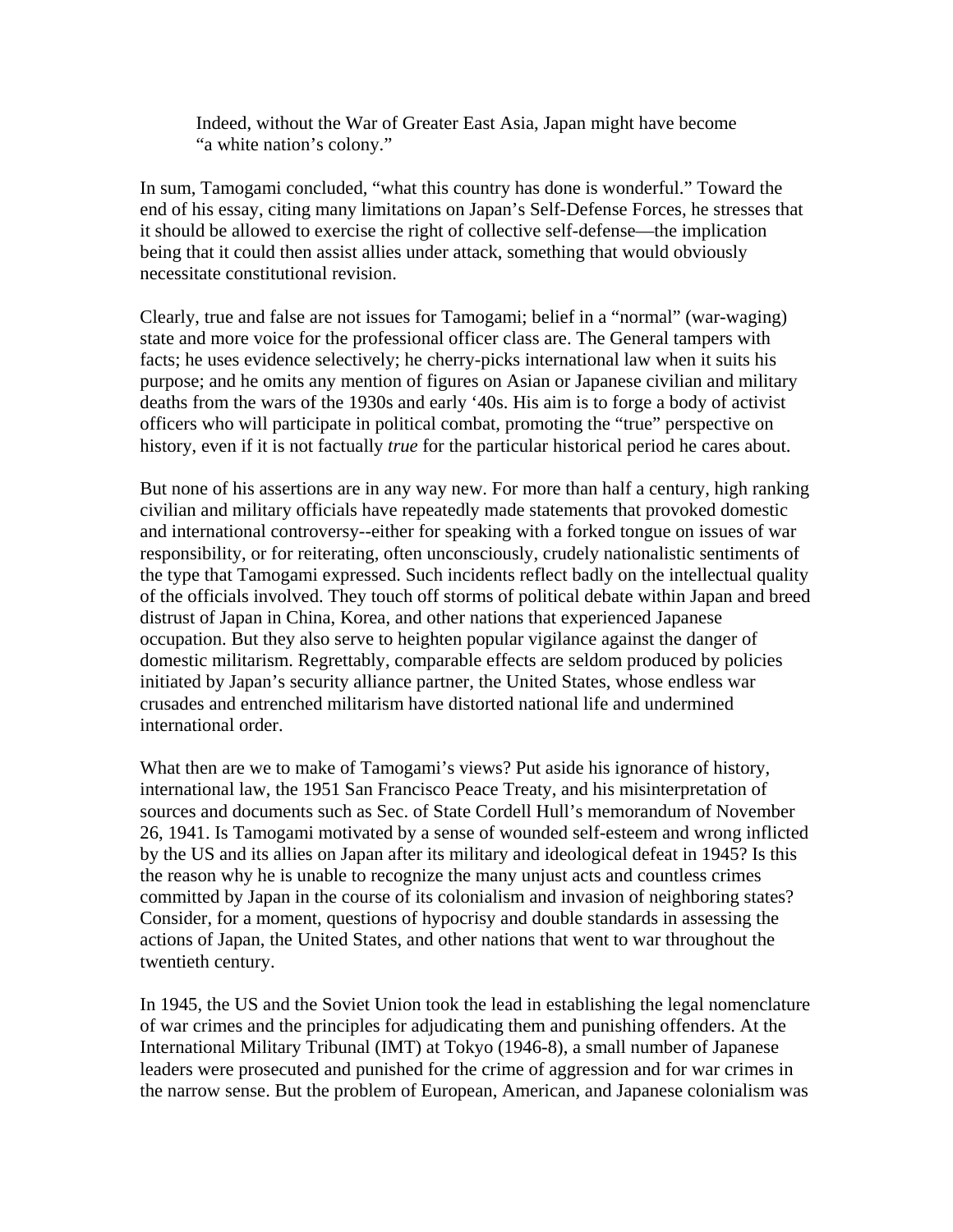ignored. And the war crimes of the Allies, which culminated in the American terrorist bombing of sixty-four Japanese cities and the nuclear destruction of Hiroshima and Nagasaki, were also never adjudicated. During the IMT, attempts by American and Japanese defense attorneys to raise these issues were rejected out of hand.



**The International Military Tribunal. Judges left, defendants right, prosecutors rear**

Moreover, the United States helped Britain, France, and The Netherlands to restore their respective colonial empires by waging war to destroy the national independence movements of their former colonial subjects. While these colonial powers were professing to be defenders of civilization, sitting in judgment of Japan for pursuing policies of aggression, they themselves were continuing to commit comparable offenses.

Some Japanese conservatives can neither forgive nor forget this Western hypocrisy. For them, all distorted (i.e. "official" or "victor propaganda") versions of Japan's modern past trace back to the Tokyo trial. They also believe the Japanese defendants at Tokyo were denied a fair hearing. When the occupation ended in 1952 and Japan regained its formal independence, a tiny minority rejected the Tokyo trial because they could see only its negative, not its many positive sides. They began to commemorate and idealize one of the three dissenting judges on the tribunal, Radhabinod Pal. The Indian nationalist judge had been a partisan sympathizer of the Japanese military. He rejected the charge of aggression against Japan's wartime leaders and sought their acquittal on all counts. For Pal, the real enemy in Asia was the Western White Man. Ever since that time the castigation of the Tokyo IMT's findings has been a fixed element in Japanese right-wing thought. This is not to deny that in prosecuting Japanese war criminals the victor nations erred in key respects. One was the issue of colonialism; another was the failure to indict Emperor Hirohito, who, alone among Japan's leaders, was at the center of events during the whole war-period. Yet Hirohito was never even questioned or made to bear moral responsibility for the war, though several of his most loyal subjects were executed or imprisoned on his account.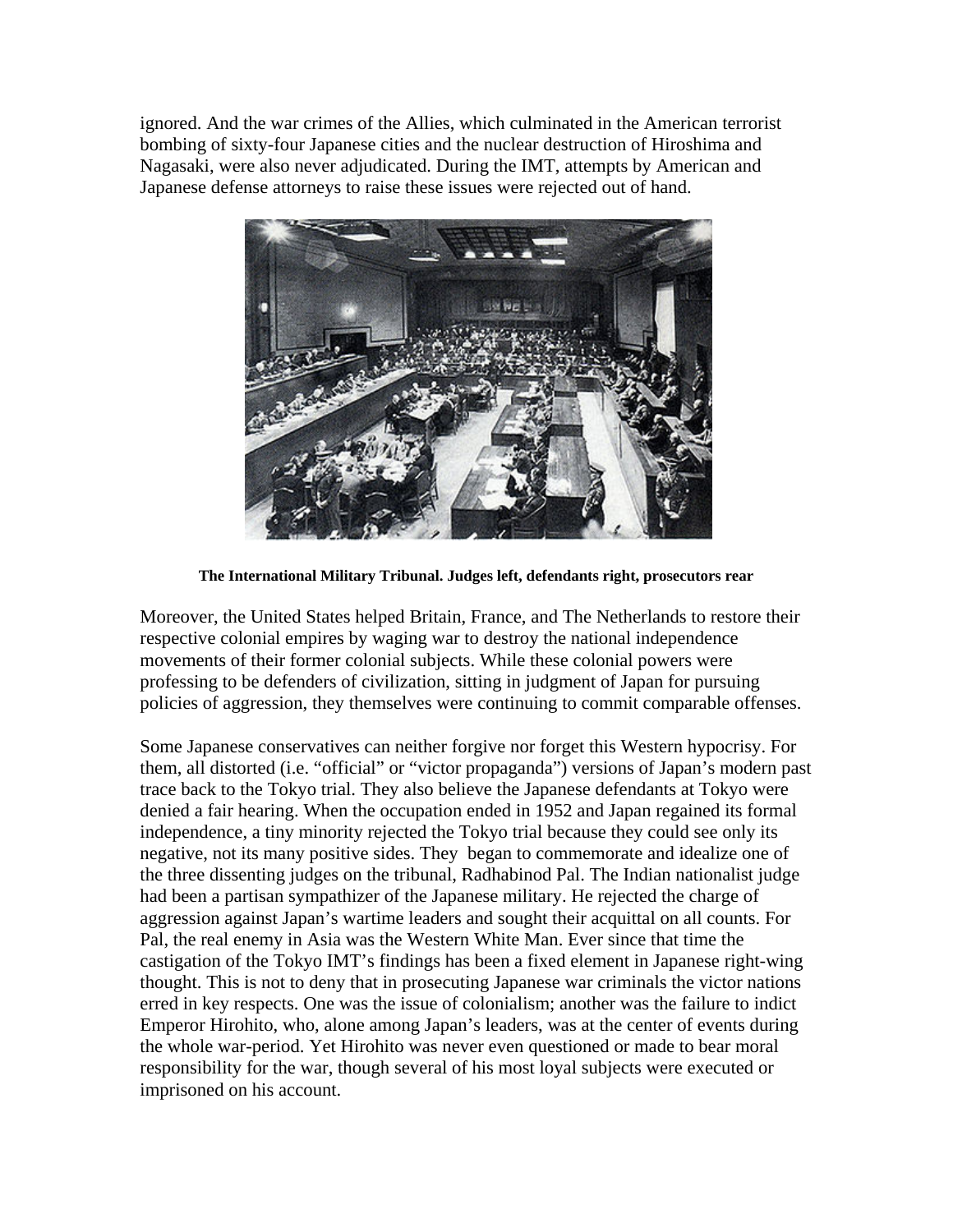Tamogami is not alone in defending Japanese colonial rule and holding other far-right views of early 20<sup>th</sup> century Japanese history. But for such ideas to dominate, they must be taught in the nation's schools and universities, widely disseminated among a majority of voters by Japanese journalists, writers, and other opinion-makers, and overcome a political-culture supportive of the peace constitution. In today's Japan none of these conditions yet obtain. Editorial comment in the wake of Tamogami's dismissal from office suggests that truthful views of Japan's wars of aggression from 1931 to '45 are widely recognized. Mainstream Japanese political culture rejects the fringe ideas associated with Yasukuni Shrine and its history Museum, and articulated here by the General.

Nevertheless, the voting public remains divided on issues of war remembrance. Many politicians in the ruling Liberal-Democratic Party, including Prime Minister Aso, share Tamogami's shallow nationalistic sentiments, as do writers for *Fuji Sankei* and its affiliated media outlets. Most of these people, however, refrain from publicly expressing their sentiments on highly contentious issues such as implicitly rejecting the verdicts of the Tokyo trial or calling for Japan to exercise the right to collective self-defense in violation of its Constitution.



**War veterans parade at Yasukuni shrine**

Suppose, however, in the coming decade, powerfully situated individuals with historical consciousness similar to Tamogami's came to prevail among Japan's governing elites and their advisers. Could Japan experience the reign of extremist foreign policy ideas comparable to those of the American neo-conservatives and neo-liberals whose ideas developed over a span of three decades before reaching their ultimate expression in the policies of the George W. Bush presidency? Could something similar happen in Japan?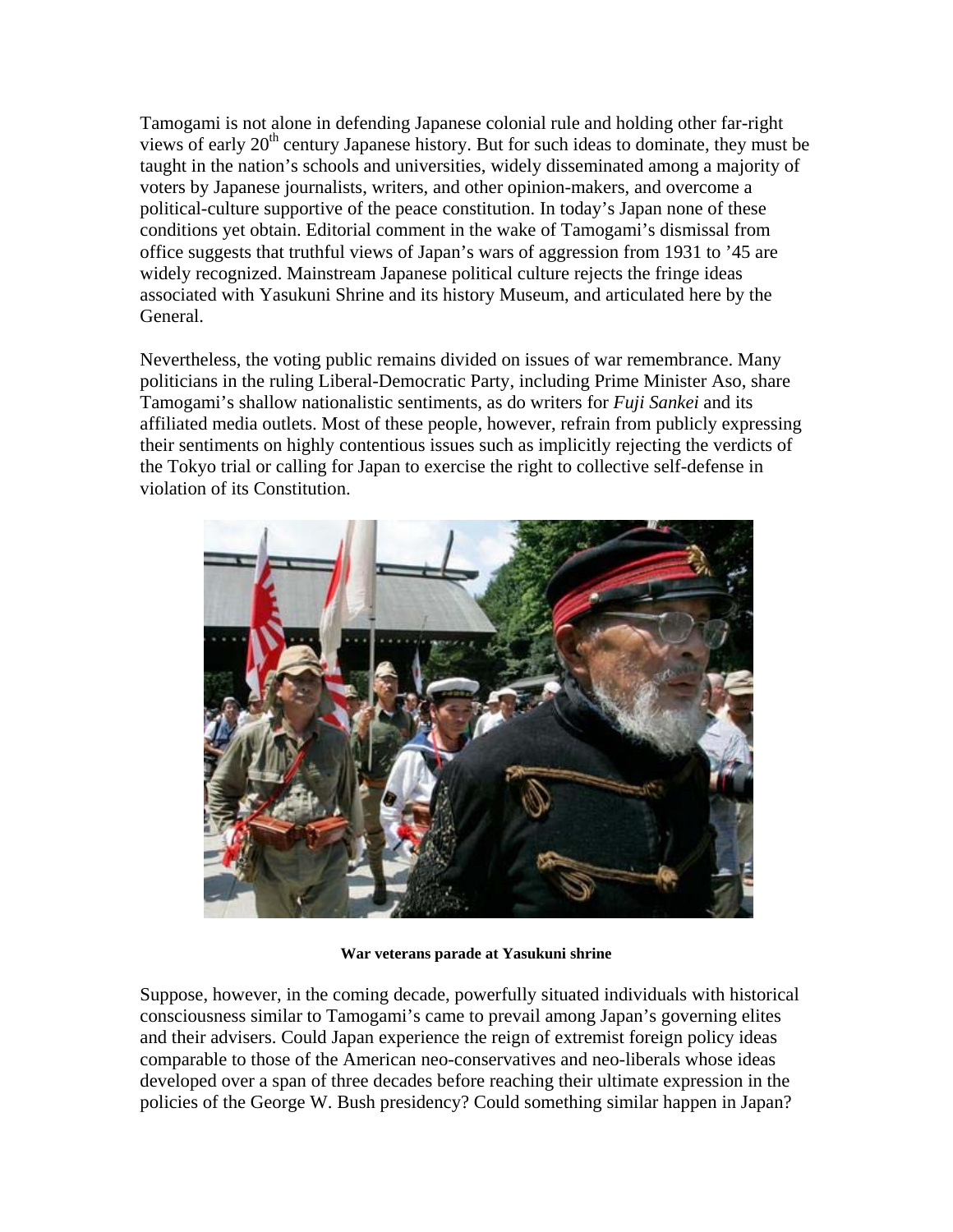Tamogami says he is uninterested in weakening Japan's commitment to the US-Japan Security Treaty [AMPO], or Japan's ties to other Asian countries. He draws an analogy between America, the militaristic superpower that he calls the "parent," and Japan, its "child." Japanese staff officers who conform to his way of thinking imagine they can put this "parent-child" relationship on a more equitable basis by jettisoning civilian control, eliminating the Defense Ministry's "Operational Policy Bureau," staffed by civilian bureaucrats, and allowing "mostly uniformed officers" to "manage SDF units under the defense minister."[5]

But the real problem with the US-Japan security relationship is that it is a poison injected into the arteries of Japan's political system, continually weakening Japan's commitment to its constitutional ideals. As long as this relic of World War II and the Cold War remains, Japan will have difficulty remaining a peace state, dealing with the criminality of its lost war, and developing an omni-directional rather than US-centered foreign policy. To defend Article 9 of the peace constitution without, at the same time, confronting AMPO is to do the work of Tamogami and people who think like him.

One final consideration: it is most unlikely that Pentagon officials would really welcome a Japan that undid constitutional restraints on the growth of its militarism, and acquired offensive weapons systems in order to become a "normal" (war-waging) state. Conversely, it isn't clear what Japan's leaders would do if, in the near term, the "parent" escalated its failed colonial-wars in Iraq and Afghanistan and pressured Japan to involve itself more deeply in them. Social Democratic Party leader Fukushima Mizuho understood the problem correctly, however, when she linked the SDF's expanding role in support of America's wars to the spread of beliefs "within the Defense Ministry that Japan's wartime acts did not constitute aggression." [6]

#### **Notes**

**\***I wish to thank Gavan McCormack and Mark Selden for sending materials used in this essay.

[1] *Asahi Shimbun*, April 19, 2008.

[2] Roy Berman, "Gen. Tamogami Toshio, Motoya Toshio, and Abe Shinzo," *Mutant Frog*, November 4, 2008

 Berman documents the close relations between company president Motoya Toshio and former Prime Minister Abe Shinzo, as well as Motoya's support for a nuclear Japan, his writing of historical works under a pseudonym, and his ties to the Air Force support group. See also, The Mainichi Shimbun November 1, 2008,

[3] Jun Hong, "Axed ASDF chief hawk till the end; no apology," *The Japan Times*, Nov. 5, 2008.